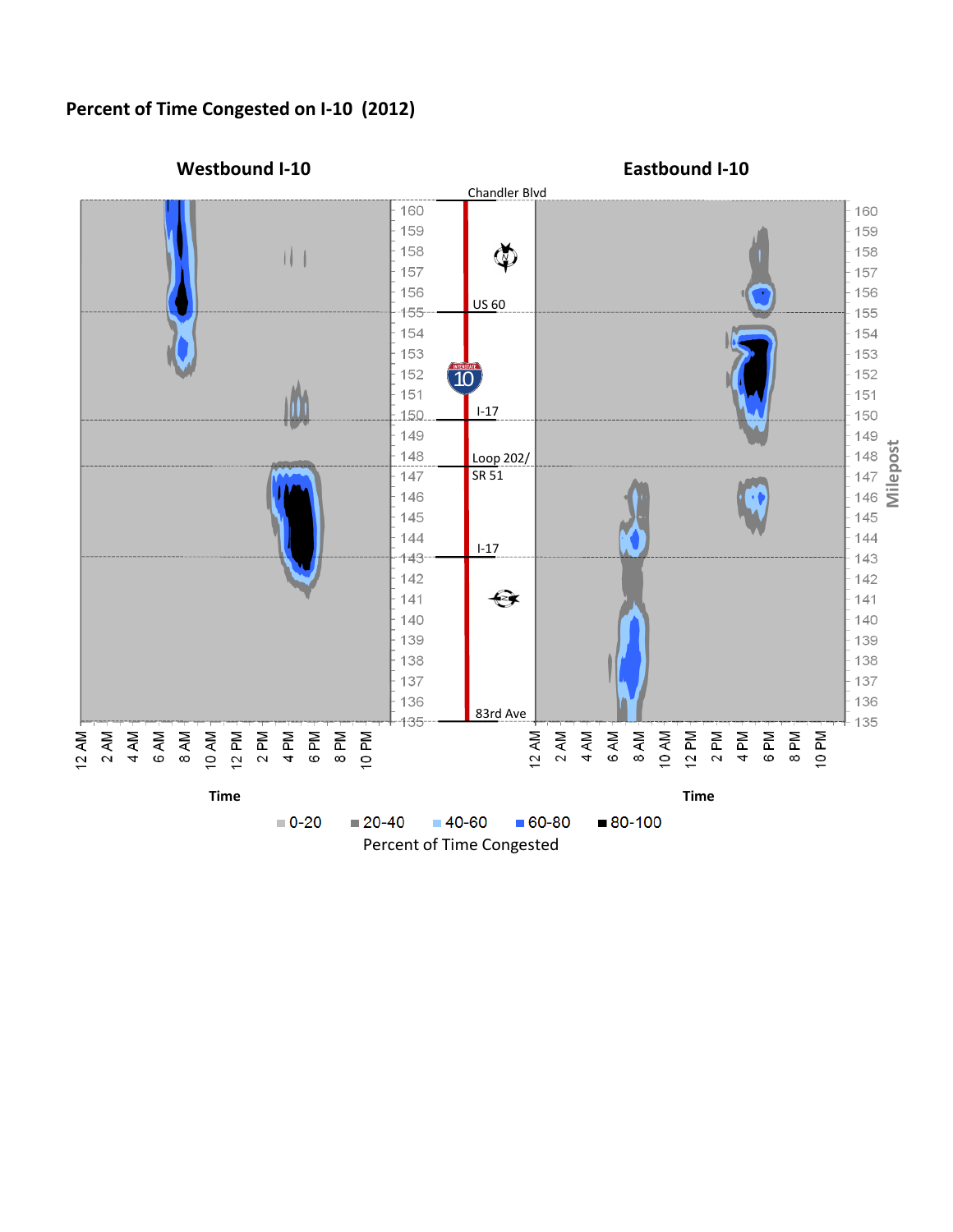## **Percent of Time Congested on I-10 (2012)**

Percent of Time Congested

**Westbound I-10 HOV Eastbound I-10 HOV**

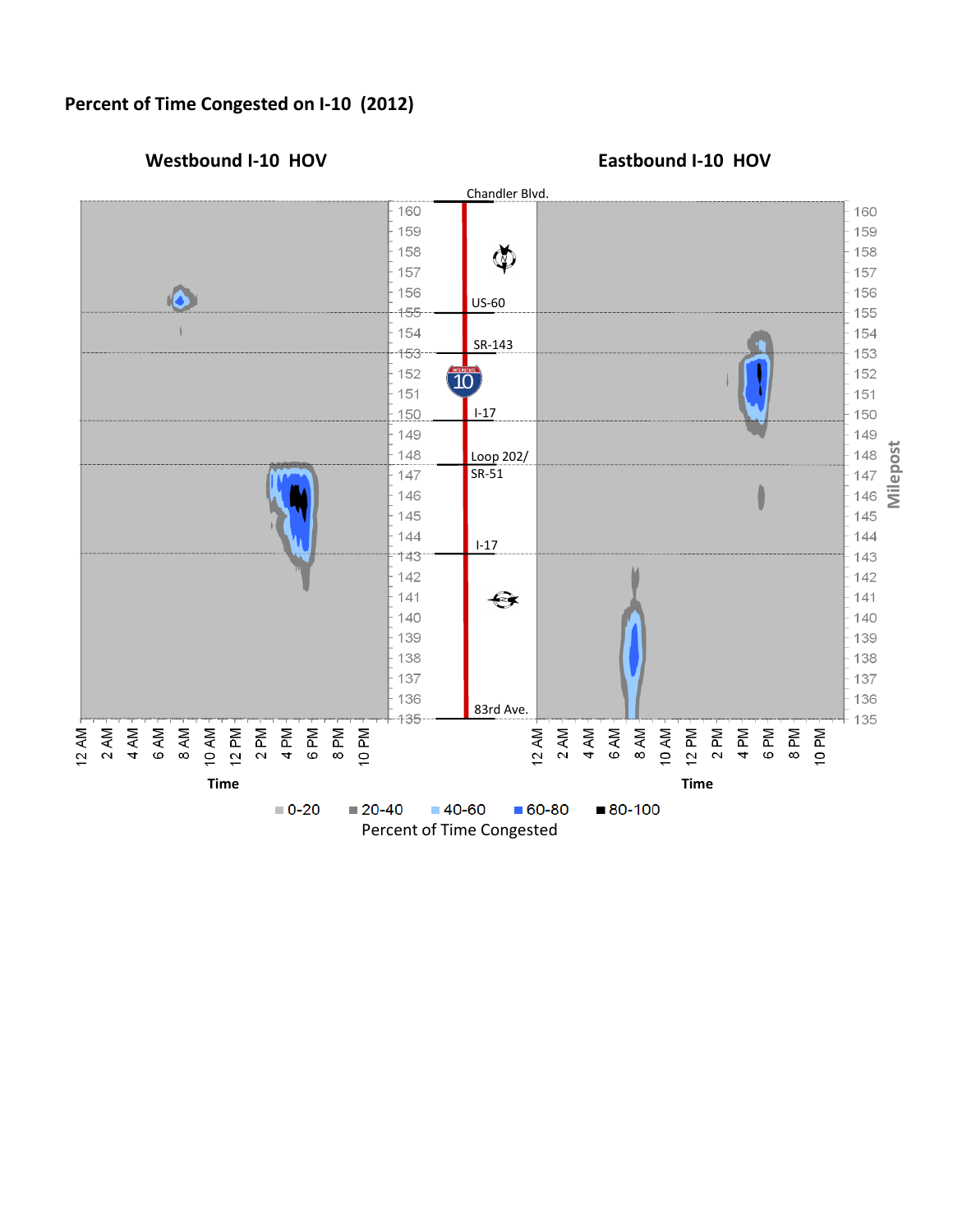## **Percent of Time Congested on I-17 (2012)**





**Southbound I-17 HOV Northbound I-17 HOV**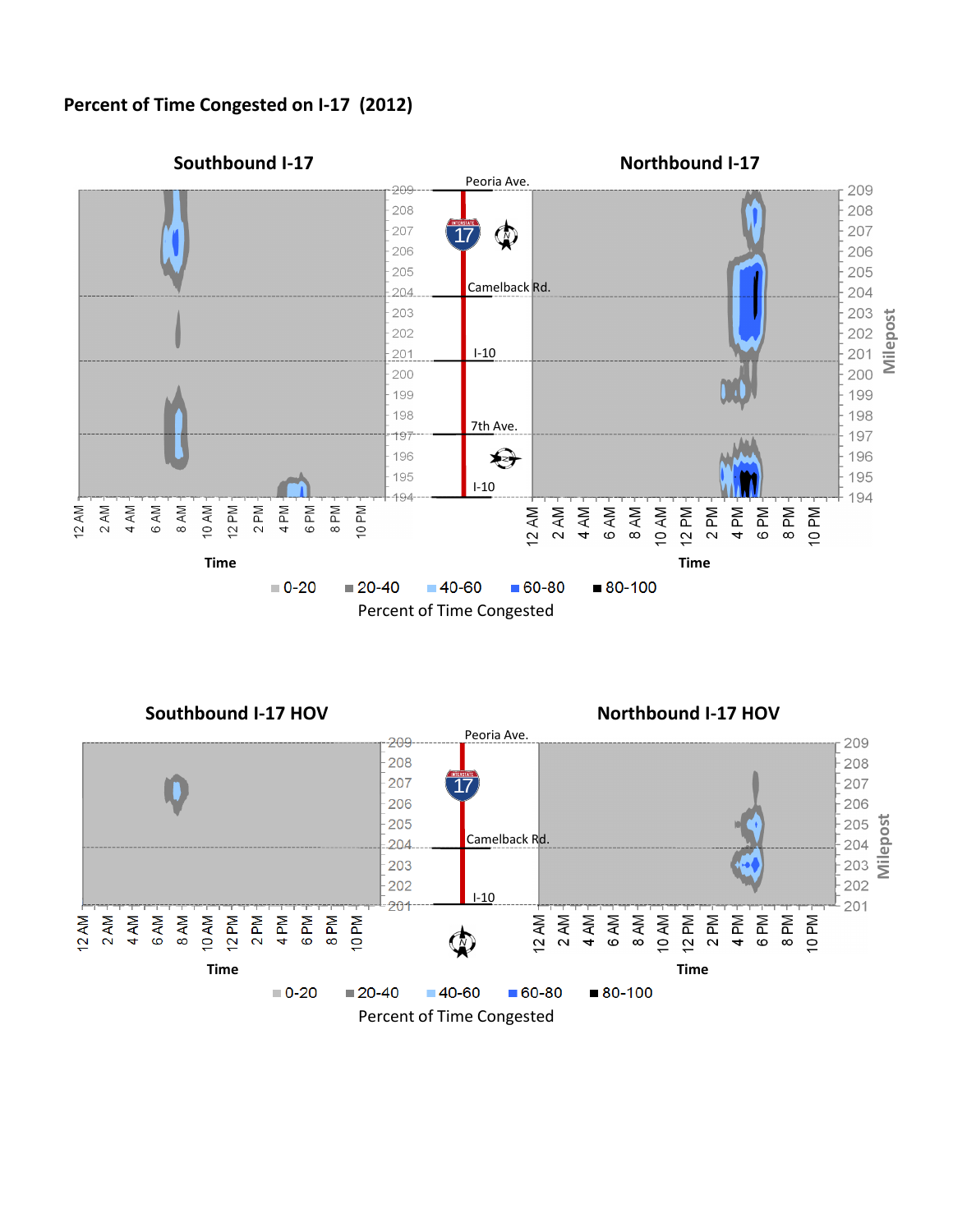**Percent of Time Congested on SR 51 (2012)**





**Southbound SR 51 HOV Northbound SR 51 HOV**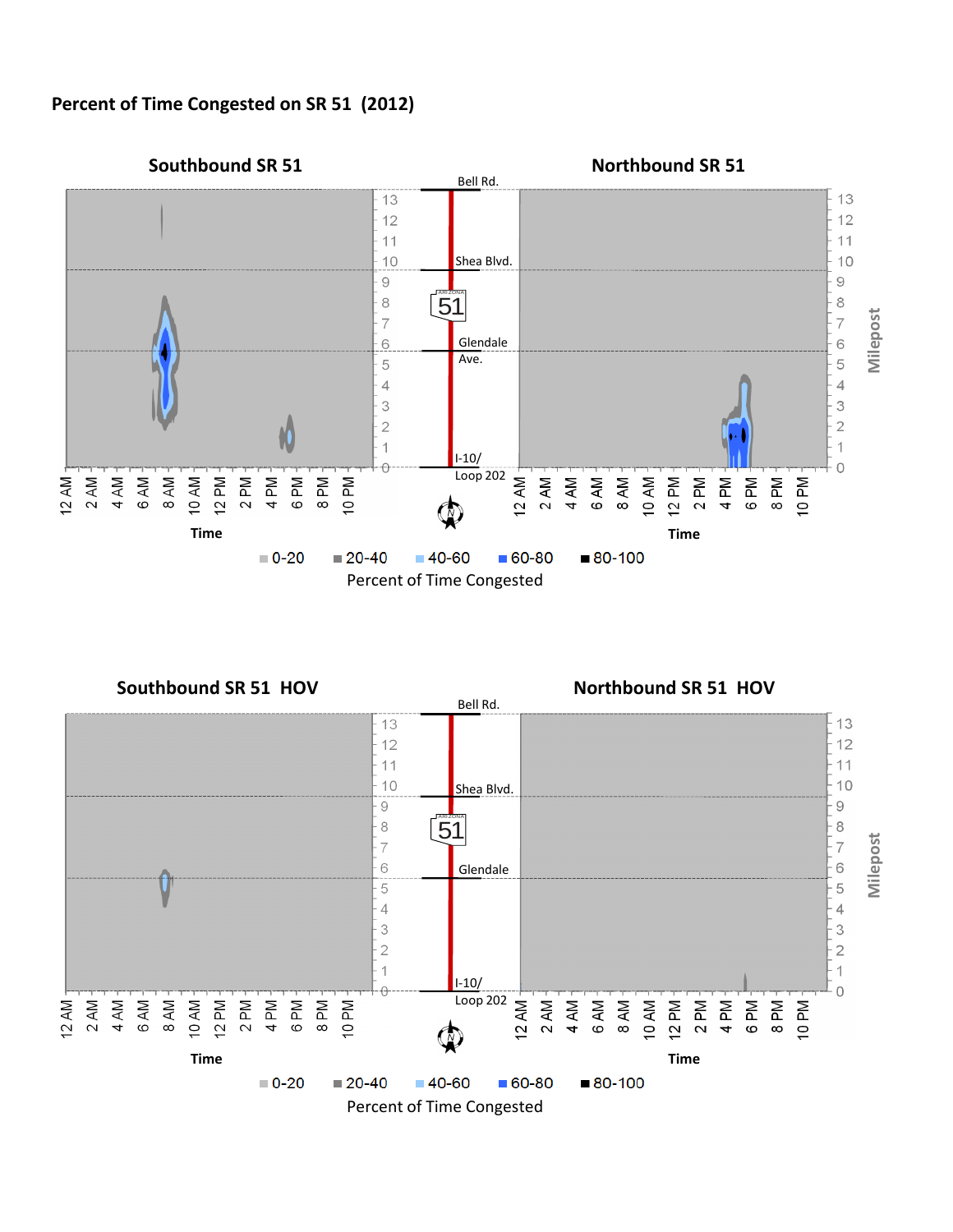**Percent of Time Congested on Loop 202 (2012)**



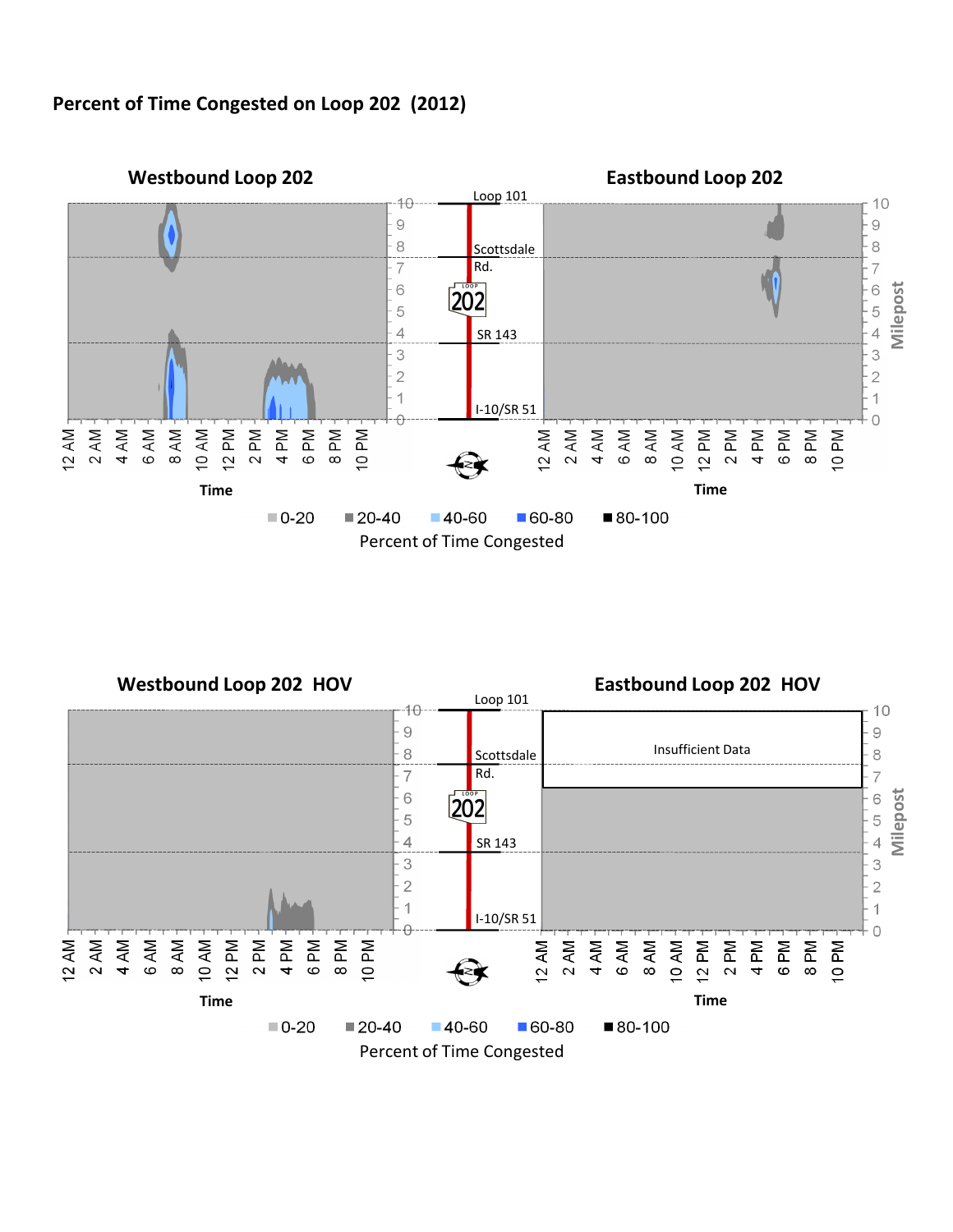## **Percent of Time Congested on US 60 (2012)**

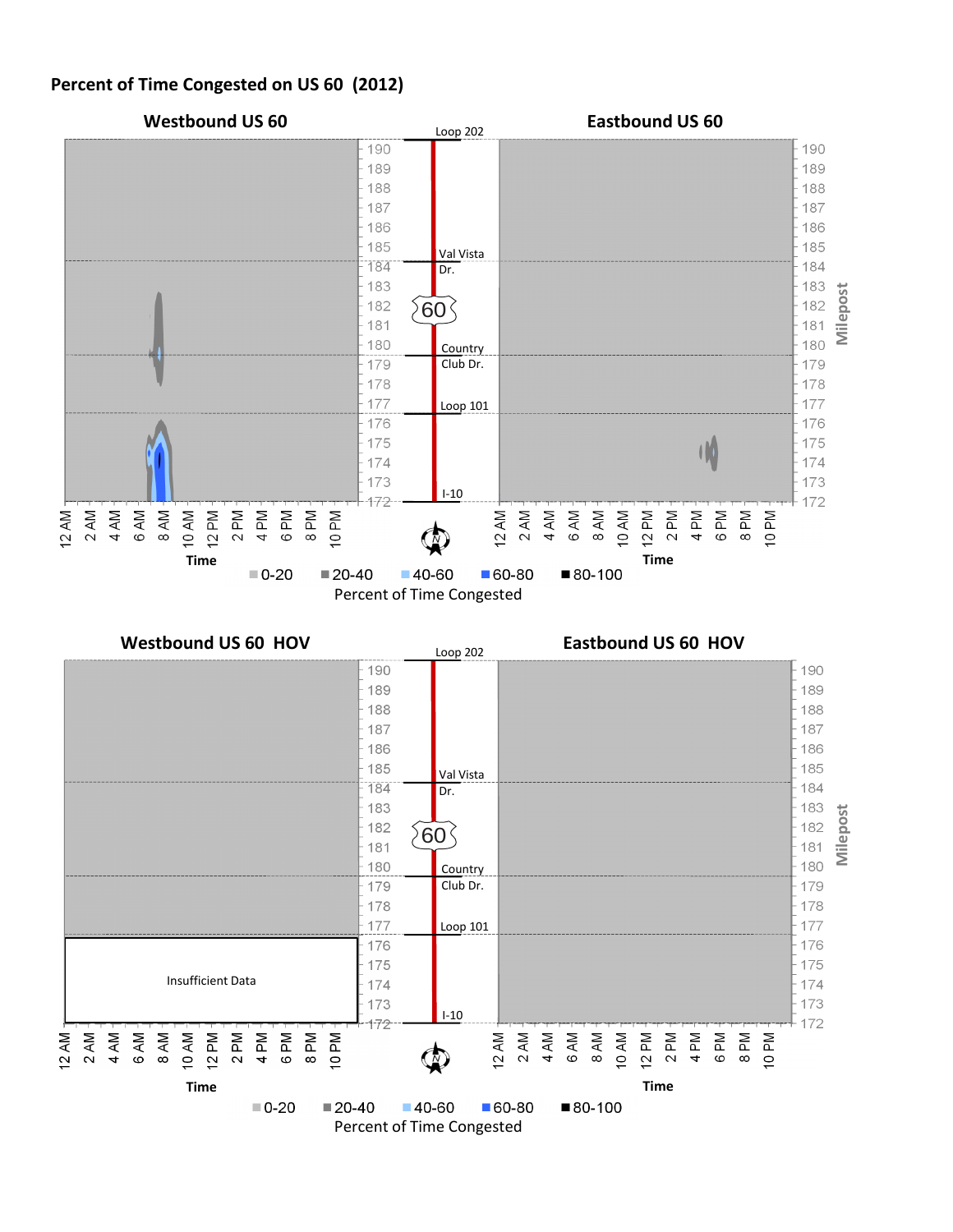**Percent of Time Congested on Loop 101 (2012)**

![](_page_6_Figure_1.jpeg)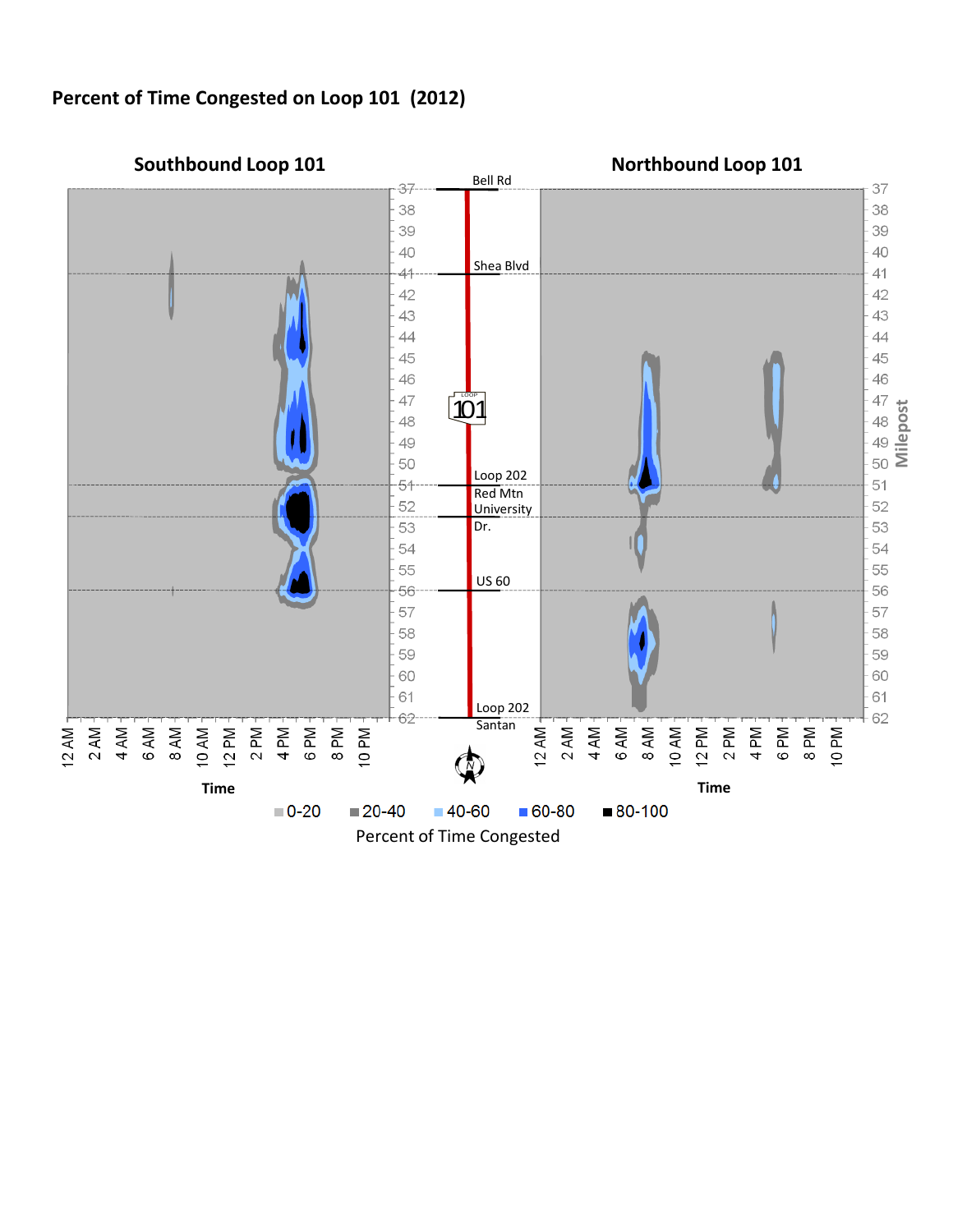**Percent of Time Congested on Loop 101 (2012)**

![](_page_7_Figure_1.jpeg)